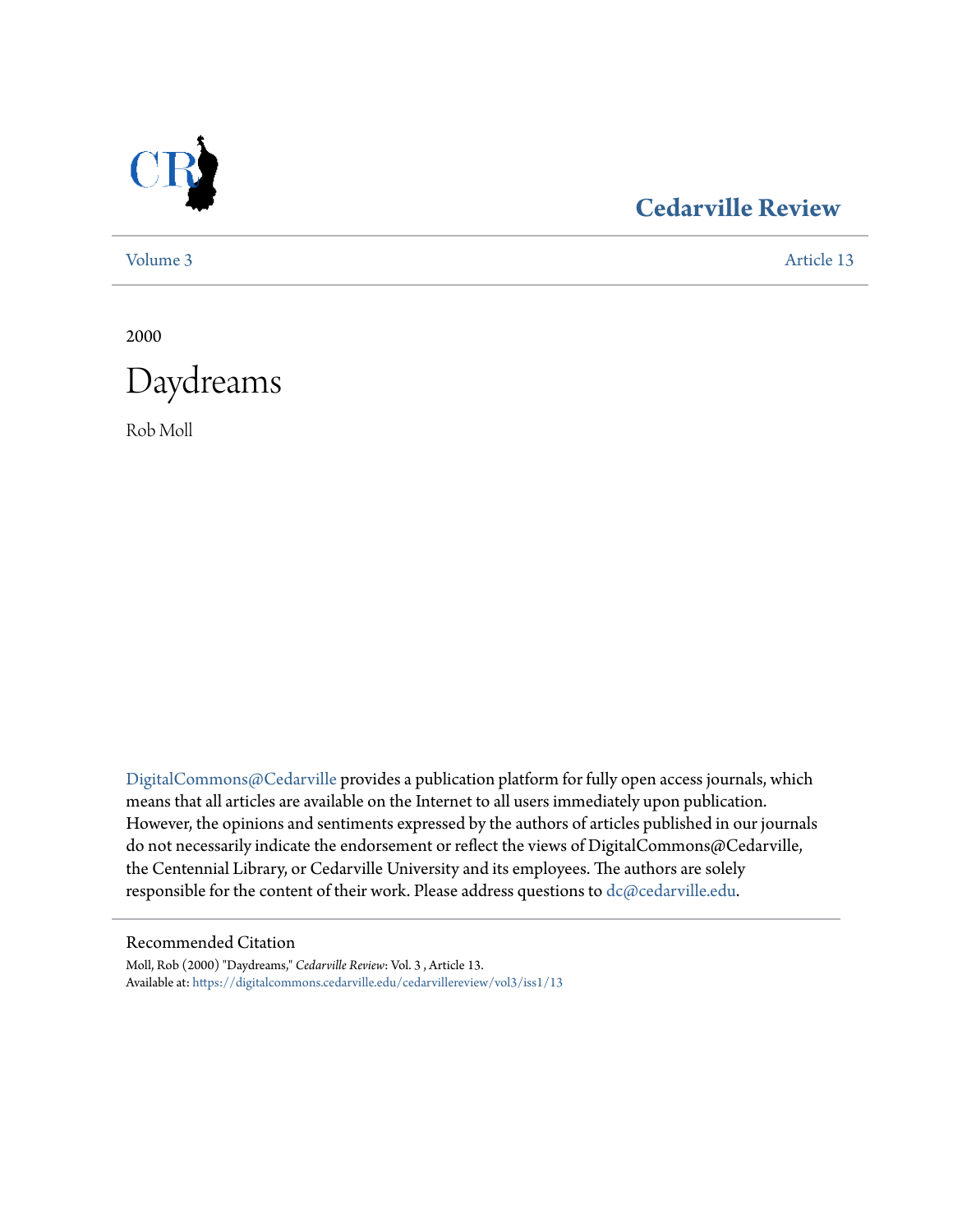# Daydreams

Browse the contents of [this issue](https://digitalcommons.cedarville.edu/cedarvillereview/vol3/iss1) of *Cedarville Review*.

#### **Keywords**

Poetry

#### **Creative Commons License**  $\bigcirc$  000

This work is licensed under a [Creative Commons Attribution-Noncommercial-No Derivative Works 4.0](http://creativecommons.org/licenses/by-nc-nd/4.0/) [License.](http://creativecommons.org/licenses/by-nc-nd/4.0/)

Follow this and additional works at: [https://digitalcommons.cedarville.edu/cedarvillereview](https://digitalcommons.cedarville.edu/cedarvillereview?utm_source=digitalcommons.cedarville.edu%2Fcedarvillereview%2Fvol3%2Fiss1%2F13&utm_medium=PDF&utm_campaign=PDFCoverPages)



This poetry is available in Cedarville Review: [https://digitalcommons.cedarville.edu/cedarvillereview/vol3/iss1/13](https://digitalcommons.cedarville.edu/cedarvillereview/vol3/iss1/13?utm_source=digitalcommons.cedarville.edu%2Fcedarvillereview%2Fvol3%2Fiss1%2F13&utm_medium=PDF&utm_campaign=PDFCoverPages)